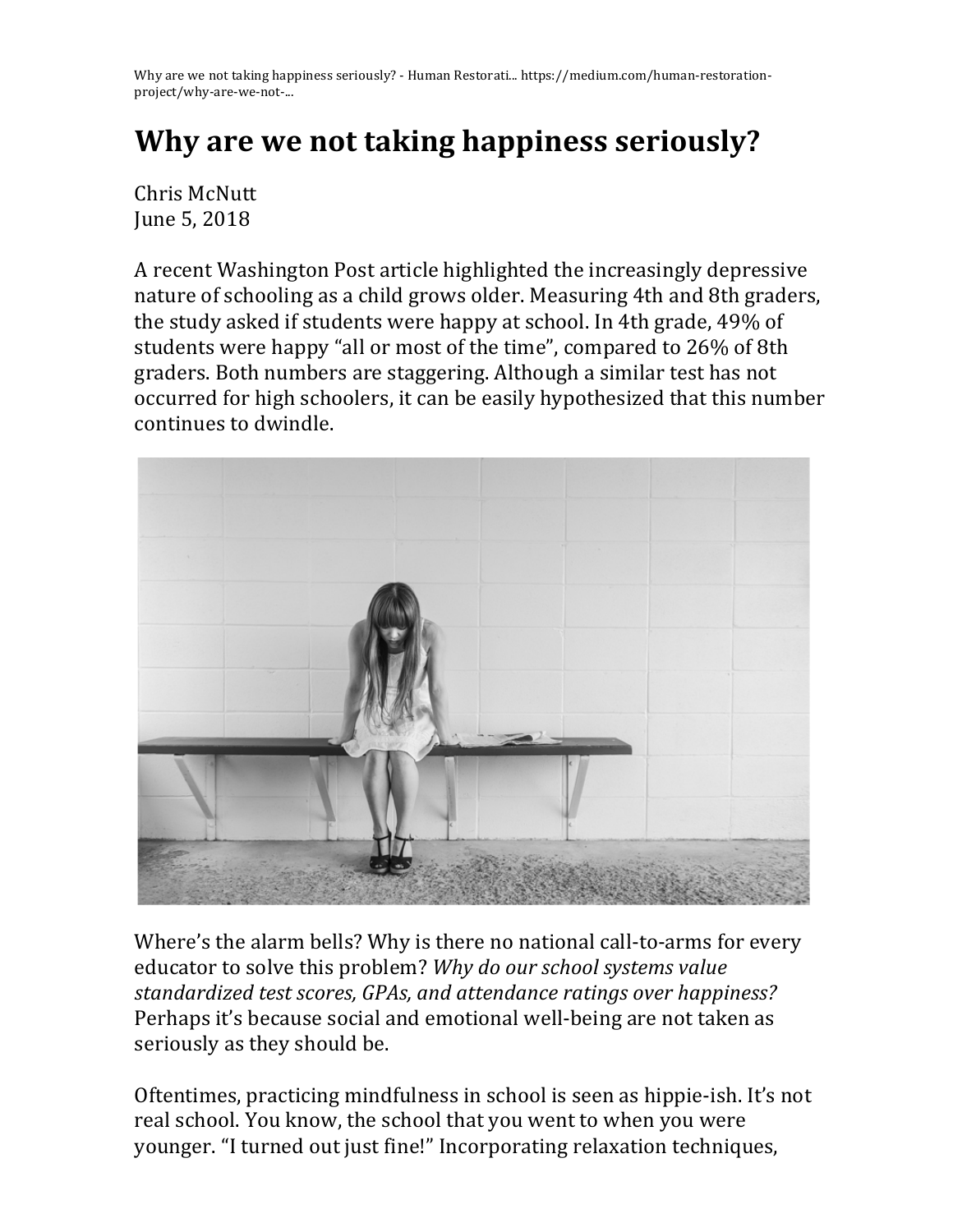reflecting on one's life, de-stressing  $-$  how could this possibly fit into rigorous academic instruction? It should be a no-brainer: if students are happy, they'll learn more. However, we don't need a quantitative research study to prove this. In fact, the act of seeking one out shows us how systemically inclined education has become. We should  $-$  hopefully  $$ simply want *children to be happy*, even if mindfulness practices do correlate with increased performance.

Perhaps it's because happiness is subjective? How do you measure wellbeing? How would you even address these needs? In any case, all the things we do in school are subjective. We may take precautions to ensure that grading or testing is without bias, but we know this is not the case. Imagine what the educational landscape would look like if happiness was a major factor on a school's report card? Not only would classrooms feature more focus on community building, relationships, and tolerance  $-$  but schools would need to reach out to families and become more active in their local communities  $-$  as happiness isn't just a school issue.

| <b>DISTRICT NAME</b>   | <b>INDICATORS</b><br><b>MET GRADE</b> | PERFOR<br><b>MANCE</b><br><b>INDEX</b><br><b>SCORE</b><br><b>GRADE</b> | 4-YEAR<br><b>GRADUA</b><br><b>TION</b><br><b>RATE</b><br><b>GRADE</b> | <b>S-YEAR</b><br><b>GRADUA</b><br><b>TION</b><br><b>RATE</b><br><b>GRADE</b> | <b>OVERALL</b><br><b>VALUE-</b><br><b>ADDED</b><br><b>GRADE</b> | <b>GIFTED</b><br><b>VALUE</b><br><b>ADDED</b><br><b>GRADE</b> | <b>LOWEST</b><br><b>20%</b><br><b>VALUE-</b><br><b>ADDED</b><br><b>GRADE</b> | <b>SWD</b><br>VALUE-<br><b>ADDED</b><br><b>GRADE</b> | <b>AMO</b><br><b>GRADE</b> | $K-3$<br><b>LITERACY</b><br><b>IMPROVE</b><br><b>MENT</b><br><b>GRADE</b> | <b>ACHIEVE</b><br><b>MENT</b><br><b>COMPON</b><br><b>ENT</b><br><b>GRADE</b> | <b>TION</b><br><b>MORMON</b><br>ENT<br><b>GRADE</b> | <b>GRADUA PROGRES</b><br>s<br>COMPON<br>ENT<br><b>GRADE</b> | <b>GAP</b><br><b>CLOSING LITERACY</b><br><b>COMPON COMPON</b><br>ENT<br><b>GRADE</b> | $K-3$<br>ENT<br><b>GRADE</b> | <b>PREPARED</b><br>FOR<br><b>SUCCESS</b><br><b>GRADE</b> |
|------------------------|---------------------------------------|------------------------------------------------------------------------|-----------------------------------------------------------------------|------------------------------------------------------------------------------|-----------------------------------------------------------------|---------------------------------------------------------------|------------------------------------------------------------------------------|------------------------------------------------------|----------------------------|---------------------------------------------------------------------------|------------------------------------------------------------------------------|-----------------------------------------------------|-------------------------------------------------------------|--------------------------------------------------------------------------------------|------------------------------|----------------------------------------------------------|
| Columbus City          |                                       | b                                                                      | ×                                                                     | D                                                                            | ×.                                                              |                                                               |                                                                              | F                                                    | F                          | $\mathbf{F}$                                                              | F                                                                            |                                                     |                                                             |                                                                                      | ×                            | D                                                        |
| South-Western City     | $\mathsf F$                           | D                                                                      | $\epsilon$                                                            | $\epsilon$                                                                   | F                                                               | g.                                                            | F                                                                            | $\tilde{\mathbb{F}}$                                 | F                          | $\mathbf{F}$                                                              | D                                                                            | $\mathsf{c}$                                        | p                                                           | F                                                                                    | F                            | D                                                        |
| <b>Olentangy Local</b> | А                                     | B                                                                      | A                                                                     | А                                                                            | p                                                               | c                                                             | p                                                                            | F                                                    | c                          | <b>NR</b>                                                                 | B                                                                            | А                                                   | c                                                           | c                                                                                    | <b>NR</b>                    | B                                                        |
| <b>Hilliard City</b>   | F                                     | C                                                                      | А                                                                     | А                                                                            | F                                                               | c                                                             | А                                                                            | D                                                    | F                          | D                                                                         | c                                                                            | А                                                   | D                                                           | F                                                                                    | D                            | c                                                        |
| Westerville City       | F                                     | C                                                                      | c                                                                     | B                                                                            | F                                                               | B                                                             | D                                                                            | F                                                    | F                          | F                                                                         | c                                                                            | B                                                   | Ð                                                           | F                                                                                    | F                            | c                                                        |
| Dublin City            | В                                     | B                                                                      | А                                                                     | А                                                                            | E                                                               | D                                                             | c                                                                            | F                                                    | F                          | Ċ                                                                         | B                                                                            | А                                                   | D                                                           | $\overline{p}$                                                                       | C                            | B                                                        |
| Pickerington Local     | D                                     | Ċ                                                                      | А                                                                     | А                                                                            | ×                                                               |                                                               | c                                                                            | D                                                    | ø                          | D                                                                         | ¢                                                                            | А                                                   | D                                                           | $\mathfrak{g}$                                                                       | D                            | c                                                        |
| Worthington City       | D                                     | Ċ                                                                      | A                                                                     | А                                                                            | A                                                               | А                                                             | B                                                                            | A                                                    | F                          | D                                                                         | ¢                                                                            | А                                                   | А                                                           | $\boldsymbol{\sharp}$                                                                | D                            | ¢                                                        |
| Gahanna-Jefferson City | D                                     | c                                                                      | А                                                                     | А                                                                            | A                                                               | A                                                             | А                                                                            | c                                                    | F                          | D                                                                         | c                                                                            | А                                                   | B                                                           | F                                                                                    | D                            | c                                                        |

School rankings in Columbus, OH. What's missing? What's wrong?

That being said, there's many flaws in this system: won't low-income schools face tougher situations? Access to healthcare, healthy food sources, safe environments, and other necessities to a well-off life aren't present. Of course, this is already going on in the educational field. Embracing a mindset of this nature requires all hands on deck: the government need to support communities that need it most, teachers need to be trained on mindfulness practice, students need to embrace positive mindsets and develop an affirming school culture.

One step *any teacher* can take is ensuring that students are happy in their classroom. Most teacher training programs rarely speak of this, instead it's "how do you know students are learning?"  $-$  "how can you make a great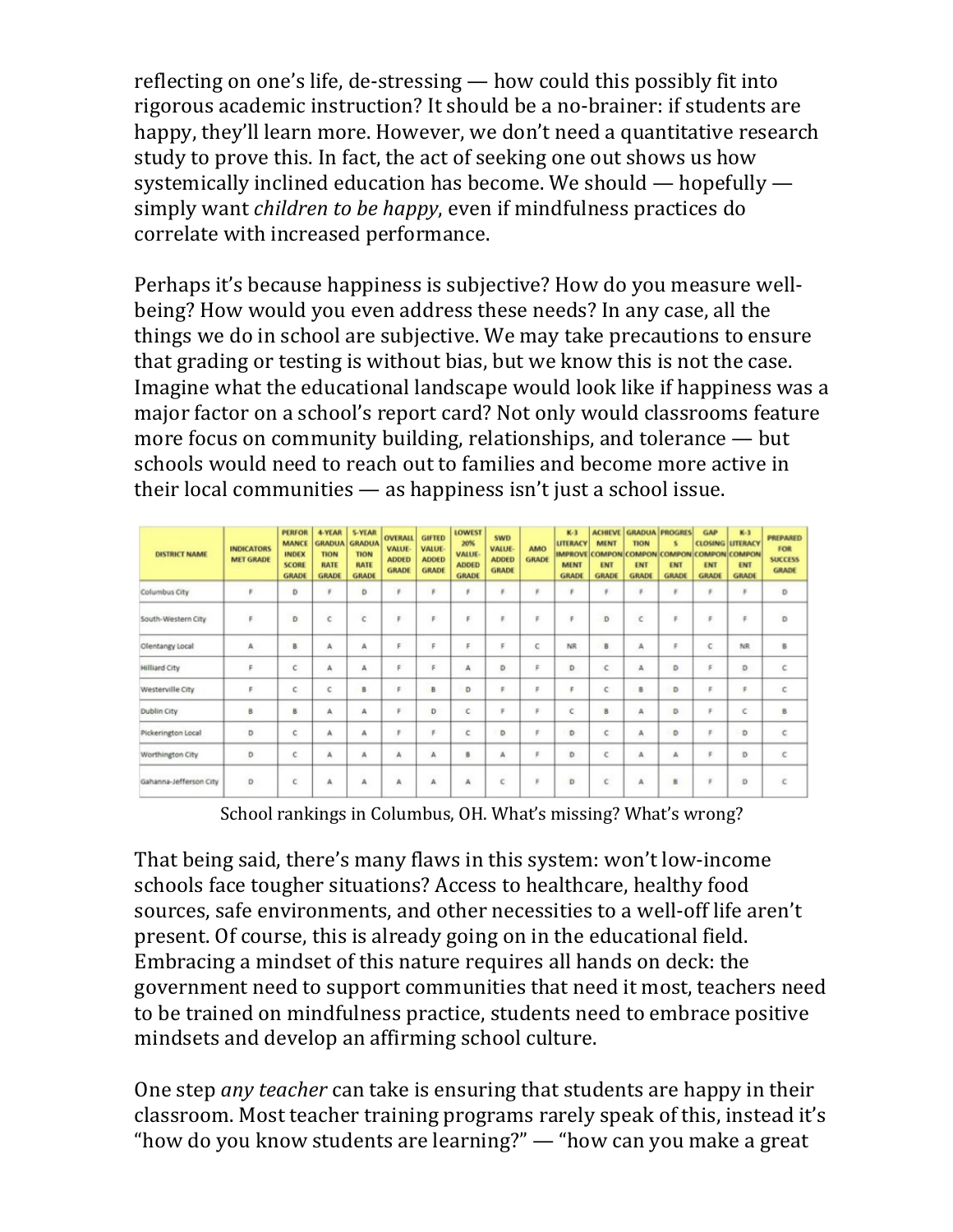hook to draw kids into the lesson?" — "how are you differentiating for all learners?" Where is the focus on deep, emotional and social well-being? We can mask our lessons well and perhaps engage for a day, but real change involves a solidified focus on mindfulness.

None of this is rocket science, it just requires time  $-$  a resource most teachers are unwilling or hesitant on giving up. However, it is necessary  $$ much more so than any content piece. Who cares if kids can solve algebraic equations if they're miserable?

- Allow students to share their feelings in comfortable, safe environment.
- Let breaks occur often. Trust students to do the right thing.
- Don't make assumptions of kids based off their behavior. Avoid labelling.
- Stop acting like you're entitled or "an overlord" as a teacher.
- Actually teach mindfulness: how does one relax? why should we?
- Practice mindfulness yourself. Do what you preach.
- Design lessons and invite questions on real issues. Don't limit instruction to standardized practice.
- Develop authentic relationships with students and reach out to *all students*. Have blocked time for students to reach out to you.
- Don't think that games and fun have no place in school. In fact, why not just play a game today? "Fun" shouldn't be reserved for the beginning and end of the school year.
- Constantly invent new ways for students to develop their school community, and emphasize a vision of a positive environment.